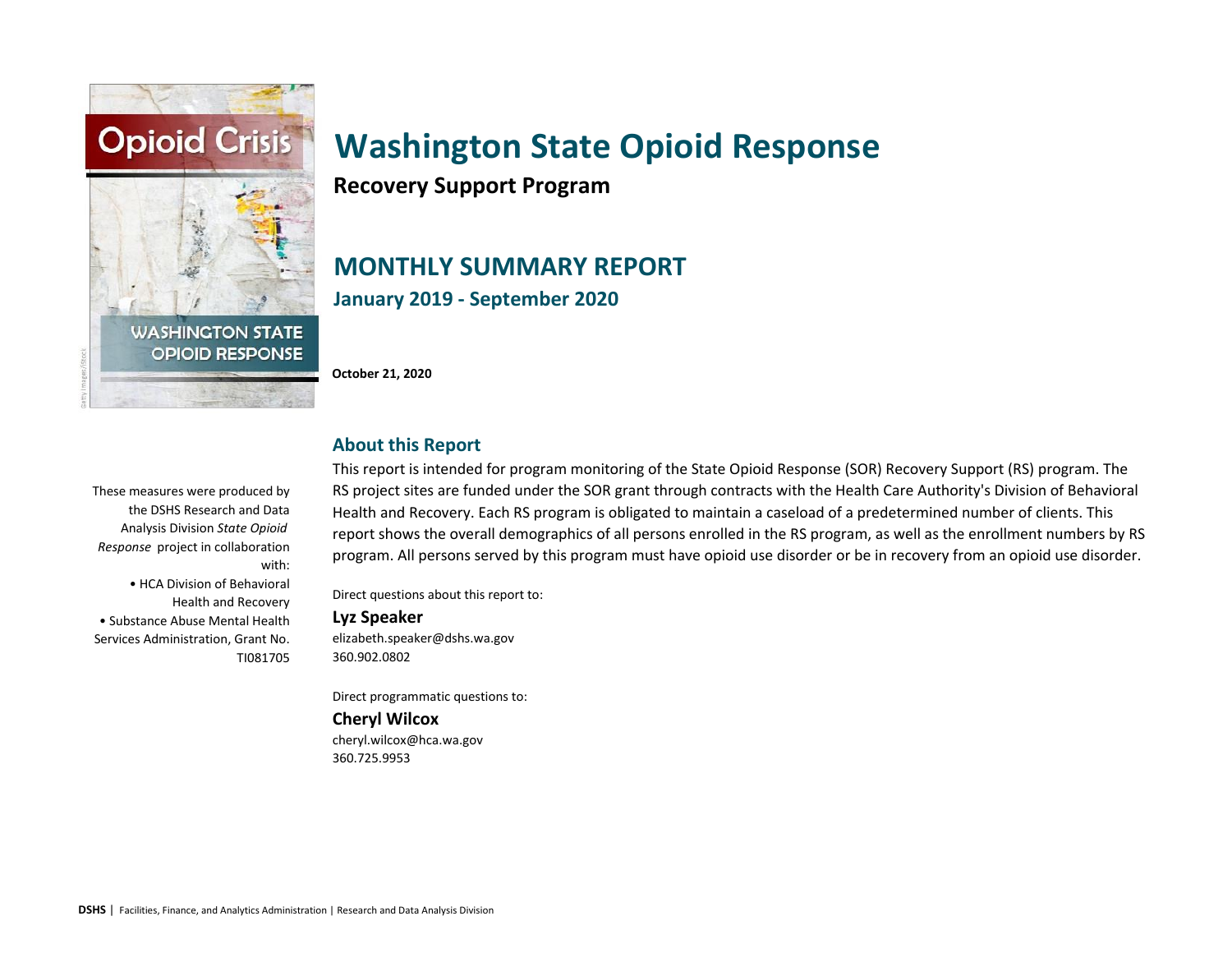**Recovery Support Program Monthly Summary Report CONSIDERITY CONSIDERITY CONSIDERITY CONSIDERITY October 21, 2020** 

Getty Images/iStoc

PAGE

- **1 Understanding the Report**
- **2 All Site Summary**

**Opioid Crisis** 

- **3 Recovery Support Agencies**
- 3 Clark County
- 3 Everett Recovery Café
- 3 Okanogan Behavioral Health
- 4 Peer Seattle
- 4 <sup>l</sup> Seattle Recovery Café
- 4 Skagit County Catholic Community Services

**STATE OPIOID RESPONSE** 

- 5 Spokane Recovery Café
- 5 Tacoma Recovery Café FIGURE 1.
- 5 Comprehensive Healthcare **Manuel Star-2 Target & Enrollment** Comprehensive Healthcare
- **6 Enrollment Events by Month**



100

TARGET

FIGURE 2. **Enrollments Over Time** 32 18 RS EVENTS TARGET Jan-19 Mar-19

### **UNDERSTANDING THE REPORT**

### **CONTENTS** CONTENTS

**The Recovery Support (RS) Program** connects individuals with an opioid use disorder to community supports. Individuals may self-refer to the RS program, or obtain referrals from substance use treatment providers, drug courts, emergency rooms, or friend. Participants connect with a peer/recovery coach, a mutual support group, and recovery care manager. Additional services are provided as needed and requested by the participant.

#### **DEFINITIONS**

**Events**

Total number of enrollments into the RS program. Single episodes are marked by an enrollment into the program. Individuals who discharge and return will have more than one event.

**Clients** 

Total number of unique clients enrolled in the RS program. Each client is only counted once.

l **Discharges** 

Discharges are recorded when a client is no longer receiving services from the RS program.

#### ● Year-2 Target & Enrollment

RS Programs have an annual contracted event target. The grey line (Figure 1) shows the RS program annual target (100), and the blue bar displays the number of events within the current grant year (33).

**• Enrollments Over Time** 

Based on the monthly target, this graph (Figure 2) shows the cumulative events in relation to the target. The grey line is the cumulative target (18) and the blue line is cumulative RS program events (32).

#### l **Reported Discharges**

The percent of clients with a reported discharge. Discharges indicate an individual left the program and no longer receives SOR funded services. This is not a retention measure and relies on agency reporting.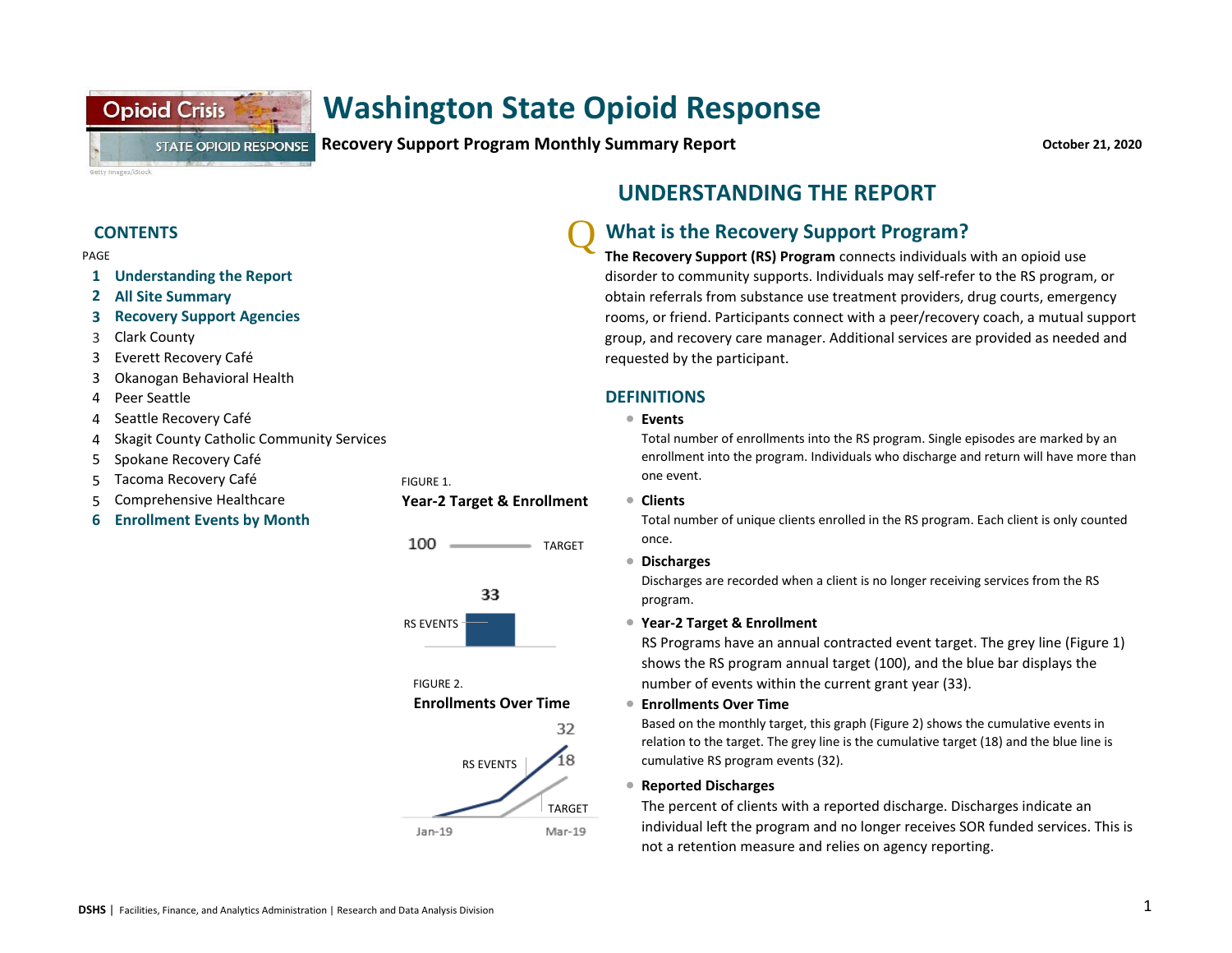## **Opioid Crisis** STATE OPIOID RESPONSE Getty Images/iStock

# **Washington State Opioid Response**

**Recovery Support Program Monthly Summary Report COVID-10 COVID-10 October 21, 2020** 

### **ALL SITE SUMMARY**

#### **TOTAL COUNTS**

**1,763** EVENTS **1,743** CLIENTS DISCHARGES 1,118

#### **Cumulative Enrollment Events**



#### **Enrollments Towards Year-2 Annual Target (Month 12 of 12)**



#### **Client Demographics**



#### **Race/Ethnicity**



Note: 0 clients missing gender; 35 clients missing race/ethnicity.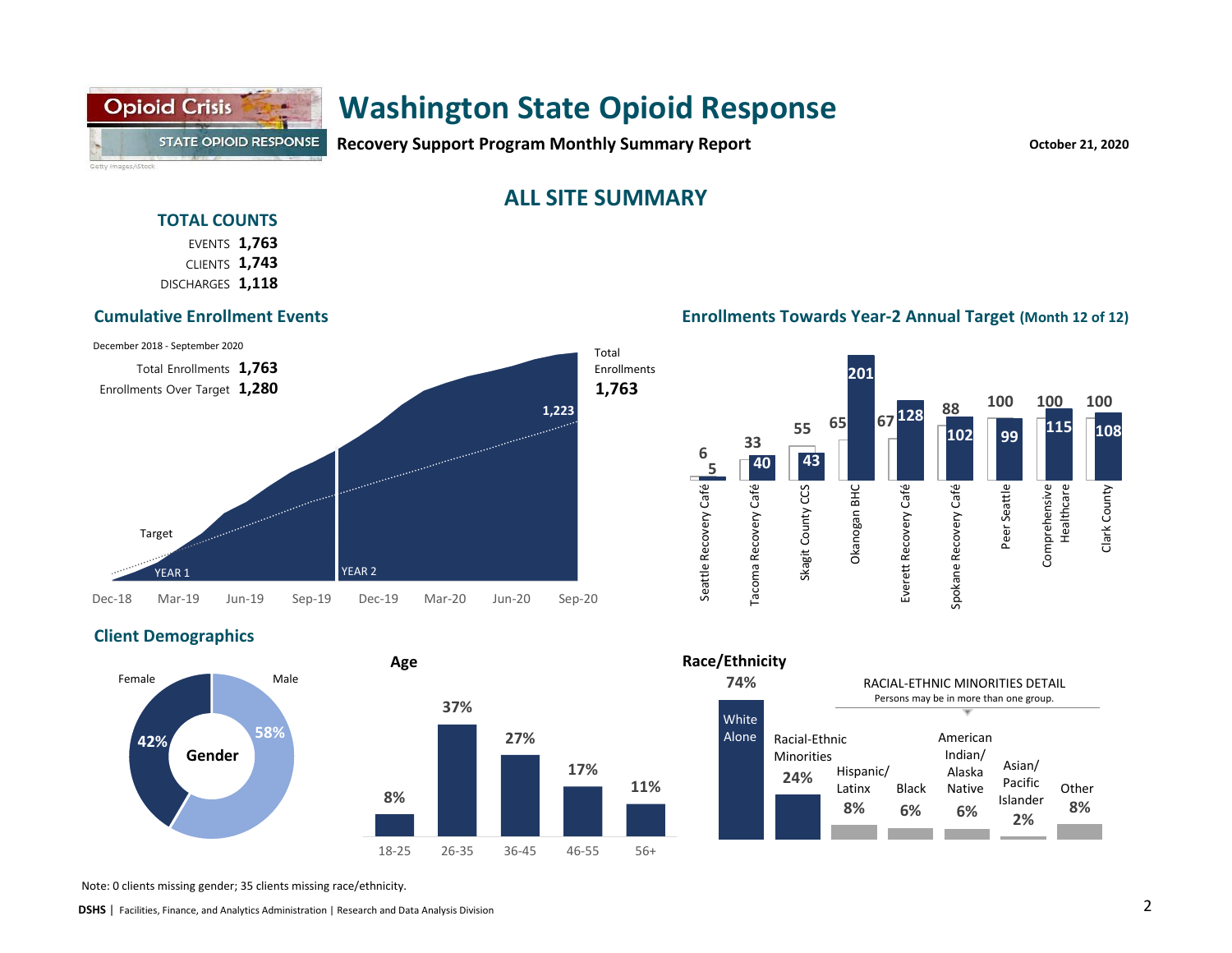

**Recovery Support Program Monthly Summary Report CONSCRUPTION** October 21, 2020

## **RECOVERY SUPPORT FACILITIES**

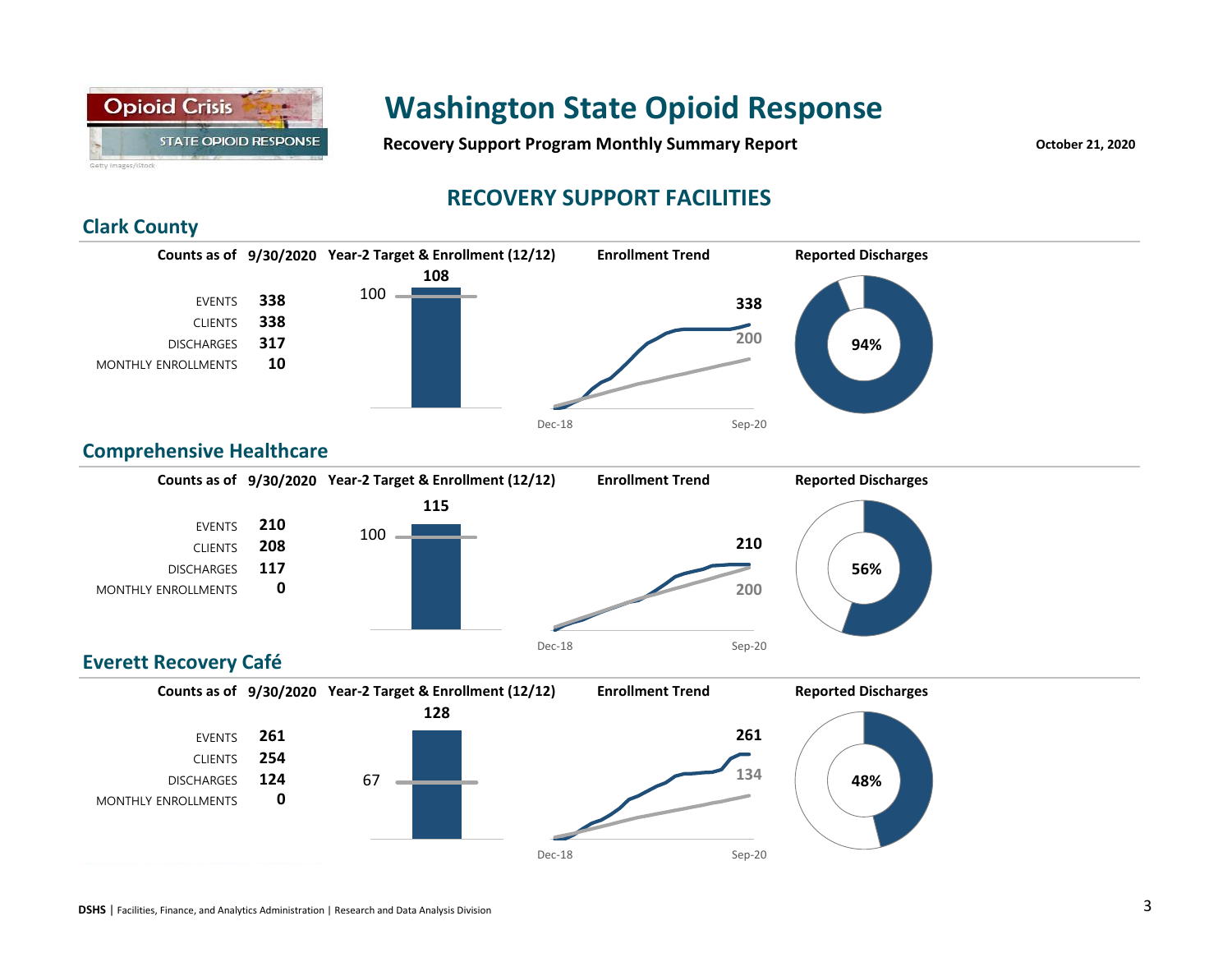

**Recovery Support Program Monthly Summary Report CONSCRUPTION** October 21, 2020

### **RECOVERY SUPPORT FACILITIES**

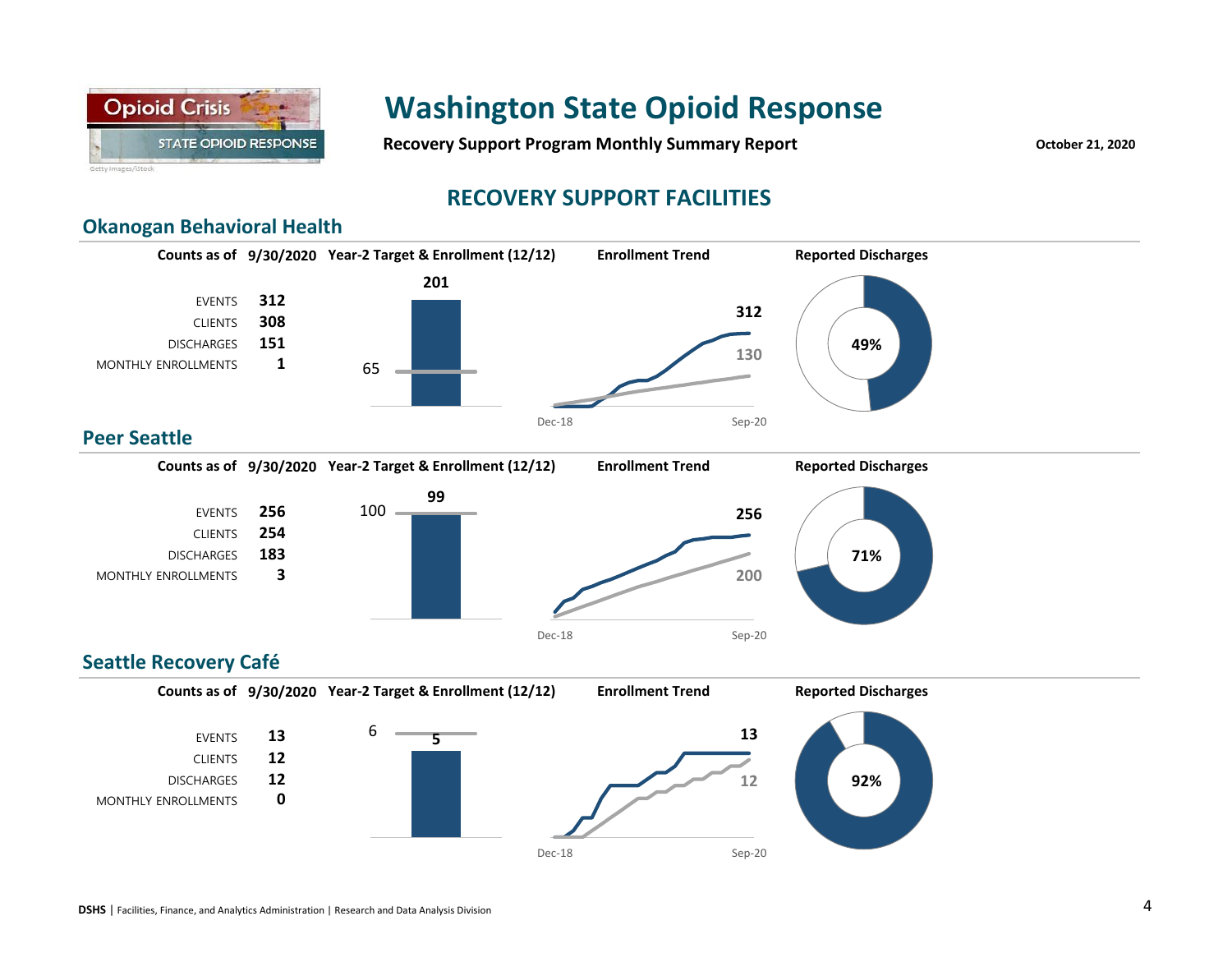

**Recovery Support Program Monthly Summary Report CENSIFY And Algorithm CONTERNATION** October 21, 2020

### **RECOVERY SUPPORT FACILITIES**

### **Skagit County Catholic Community Services (CCS)**

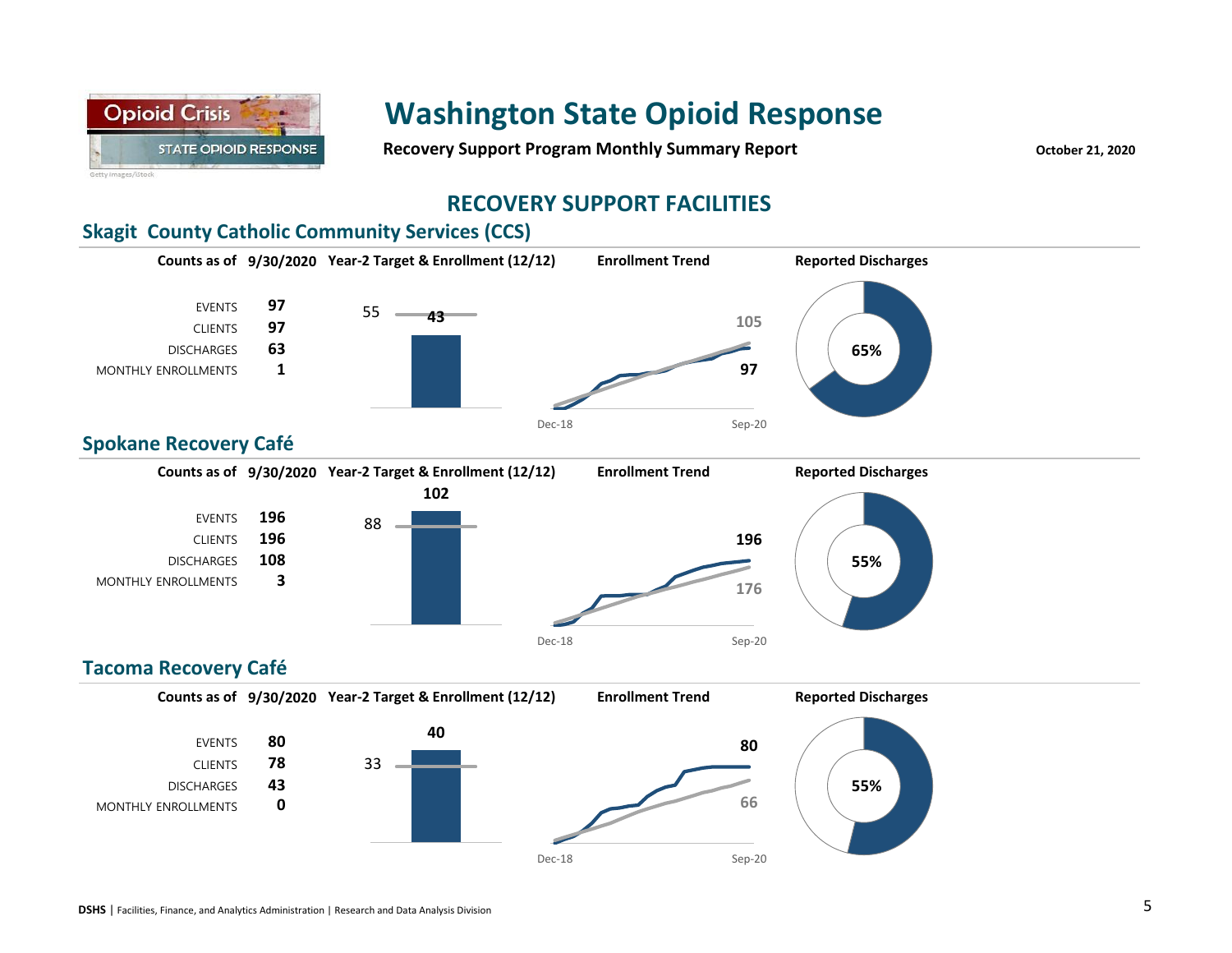

Recovery Support Program Monthly Summary Report **Containery Active Active Act Act Act Act 21, 2020** 

# **Enrollment Events by Month**

|             |              | <b>Clark County</b> |              | Comprehensive<br>Healthcare |              | <b>Everett Recovery</b><br>Café |              | Okanogan<br><b>Behavioral Health</b> |              | <b>Peer Seattle</b> |              | <b>Seattle Recovery</b><br>Café |              | <b>Skagit County CCS</b> |              |
|-------------|--------------|---------------------|--------------|-----------------------------|--------------|---------------------------------|--------------|--------------------------------------|--------------|---------------------|--------------|---------------------------------|--------------|--------------------------|--------------|
| <b>YEAR</b> | <b>MONTH</b> | <b>MONTHLY</b>      | <b>CUMUL</b> | <b>MONTHLY</b>              | <b>CUMUL</b> | <b>MONTHLY</b>                  | <b>CUMUL</b> | <b>MONTHLY</b>                       | <b>CUMUL</b> | <b>MONTHLY</b>      | <b>CUMUL</b> | <b>MONTHLY</b>                  | <b>CUMUL</b> | <b>MONTHLY</b>           | <b>CUMUL</b> |
| 2018        | December     | 0                   | 0            | 0                           | 0            | 0                               | 0            | 0                                    | 0            | 24                  | 24           | 0                               | 0            | 0                        | 0            |
| 2019        | January      | 6                   | 6            | 15                          | 15           | 0                               | 0            | 0                                    | 0            | 32                  | 56           | 0                               | 0            | $\mathbf{0}$             | 0            |
|             | February     | 19                  | 25           | 10                          | 25           | 13                              | 13           | 0                                    | $\pmb{0}$    | 10                  | 66           | $\mathbf{1}$                    | 1            | $\overline{7}$           | 7            |
|             | March        | 16                  | 41           | 8                           | 33           | 19                              | 32           | 0                                    | 0            | 26                  | 92           | 2                               | 3            | 8                        | 15           |
|             | April        | 38                  | 79           | 13                          | 46           | 17                              | 49           | 1                                    | $\mathbf{1}$ | 9                   | 101          | 0                               | 3            | 11                       | 26           |
|             | May          | 27                  | 106          | 12                          | 58           | 10                              | 59           | 28                                   | 29           | 12                  | 113          | 3                               | 6            | 14                       | 40           |
|             | June         | 16                  | 122          | 11                          | 69           | 16                              | 75           | 21                                   | 50           | 9                   | 122          | $\overline{2}$                  | 8            | 5                        | 45           |
|             | July         | 34                  | 156          | 10                          | 79           | 20                              | 95           | 35                                   | 85           | 11                  | 133          | 0                               | 8            | 8                        | 53           |
|             | August       | 35                  | 191          | 11                          | 90           | 27                              | 122          | 17                                   | 102          | 12                  | 145          | 0                               | 8            | $\mathbf{1}$             | 54           |
|             | September    | 39                  | 230          | 5                           | 95           | 11                              | 133          | 9                                    | 111          | 12                  | 157          | 0                               | 8            | $\mathbf{0}$             | 54           |
|             | October      | 33                  | 263          | 15                          | 110          | 15                              | 148          | 0                                    | 111          | 11                  | 168          | $\mathbf{1}$                    | 9            | 3                        | 57           |
|             | November     | 19                  | 282          | 19                          | 129          | 15                              | 163          | 17                                   | 128          | 11                  | 179          | $\mathbf{1}$                    | 10           | $\mathbf{1}$             | 58           |
|             | December     | 21                  | 303          | 20                          | 149          | 11                              | 174          | 27                                   | 155          | 15                  | 194          | 0                               | 10           | 3                        | 61           |
| 2020        | January      | 12                  | 315          | 22                          | 171          | 20                              | 194          | 31                                   | 186          | 12                  | 206          | 1                               | 11           | $\overline{7}$           | 68           |
|             | February     | 5                   | 320          | 10                          | 181          | 7                               | 201          | 29                                   | 215          | 27                  | 233          | $\overline{2}$                  | 13           | 5                        | 73           |
|             | March        | 0                   | 320          | $\overline{7}$              | 188          | $\mathbf{1}$                    | 202          | 28                                   | 243          | 9                   | 242          | 0                               | 13           | 3                        | 76           |
|             | April        | 0                   | 320          | 7                           | 195          | 3                               | 205          | 26                                   | 269          | 3                   | 245          | 0                               | 13           | $\overline{2}$           | 78           |
|             | May          | 0                   | 320          | 11                          | 206          | $\mathbf{1}$                    | 206          | 12                                   | 281          | 4                   | 249          | 0                               | 13           | $\overline{2}$           | 80           |
|             | June         | 0                   | 320          | $\overline{2}$              | 208          | 8                               | 214          | 18                                   | 299          | 0                   | 249          | 0                               | 13           | 8                        | 88           |
|             | July         | 0                   | 320          | $\overline{2}$              | 210          | 34                              | 248          | 9                                    | 308          | 0                   | 249          | 0                               | 13           | 3                        | 91           |
|             | August       | 8                   | 328          | 0                           | 210          | 13                              | 261          | 3                                    | 311          | 4                   | 253          | 0                               | 13           | 5                        | 96           |
|             | September    | 10                  | 338          | 0                           | 210          | 0                               | 261          | 1                                    | 312          | 3                   | 256          | 0                               | 13           | $\mathbf{1}$             | 97           |